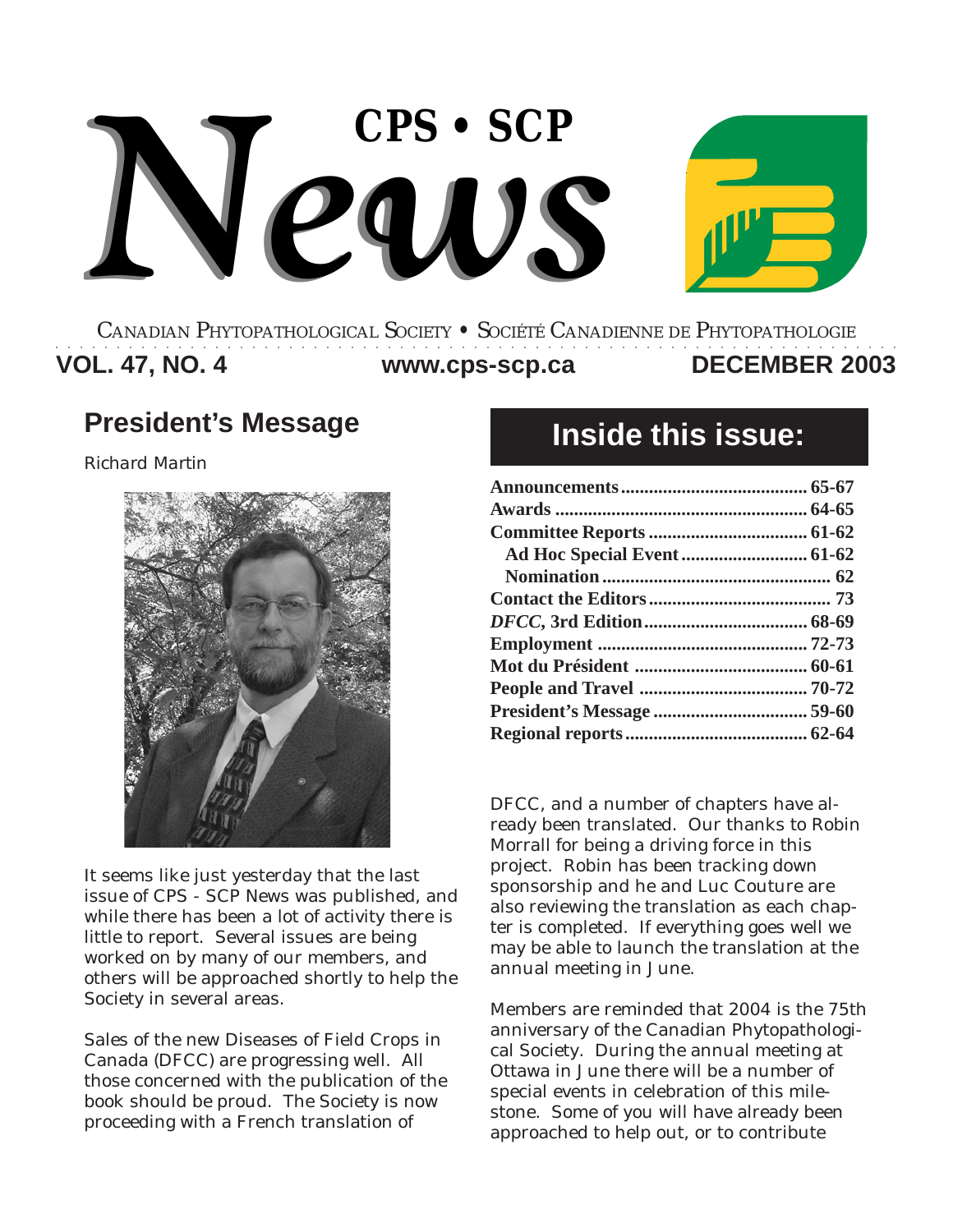material, and others will be hearing from the organizing committees shortly. There will be special invitations going out, which call for some of the "oral history" of the Society, symposia, posters, debates and historical presentations around the Society and the profession of plant pathology. This will all be in addition to what promises to be an excellent scientific program. Information will start to appear on the CPS - SCP web site (www.cps-scp.ca ) in the new year. Mark the dates of June 13-16, 2004 on your calendar now and start planning your research talks or posters, so you're ready when the call comes out. For those members supervising students don't forget to do what you can to get them to the meeting and present their research.

the best over the coming holiday season, and may next year be rewarding on both the professional and personal level.

### **Mot du président**

#### *Richard Martin*

C'est comme si le dernier numéro du *CPS - SCP News* avait été publié hier et, même s'il y a eu de nombreuses activités, il y a peu de choses à signaler. Plusieurs de nos membres travaillent à de nombreux dossiers et d'autres membres seront sollicités bientôt

*"There will be special invitations going*

nes.

pour aider la Société dans plusieurs domai-

Les ventes du nouveau *Diseases of Field Crops in Canada* (DFCC ) progressent bien. Tous ceux qui sont impliqués dans la publication du

livre ont de quoi être fiers. La Société est maintenant engagée dans le processus de traduction du DFCC, un certain nombre de chapitres ayant déjà été traduits. Tous nos

remerciements à Robin Morrall pour avoir été le moteur de ce projet. Robin a cherché des commanditaires, et lui et Luc Couture procèdent à la révision de chaque chapitre traduit. Si tout va bien, nous serons en mesure de procéder au lancement à la réunion annuelle de juin.

est l'année du 75<sup>e</sup> anniversaire de la Société Canadienne de Phytopathologie. Lors de la réunion annuelle à Ottawa en juin, il y aura un certain nombre d'évènements spéciaux pour célébrer cet évènement marquant de

André Lévesque and myself attended a meeting of some Canadian Agri-food related Societies in November at Ottawa. The focus of this meeting was to dis-

cuss some of the areas where Societies could interact and exchange information, even if only at the executive level. While the CPS – SCP is not considering a formal linkage to a bigger lobby type of group at this time, there

was agreement to a periodic round table of the Agri-food related Societies to discuss issues of mutual interest. It was also agreed to share newsletters between Presidents so that ongoing contact can be maintained. There are no

formal plans for joint meetings, but it was agreed to share our long term meeting plans so that joint meetings of interest among societies may develop. Stay tuned for more on this during the annual meeting in June.

May I take this opportunity to wish everyone

On désire rappeler aux membres que 2004

*out, which call for some of the "oral history" of the Society, symposia, posters, debates and historical presentations around the Society and the profession of plant pathology."*

*<< Il y aura des invitations spéciales liées à l'« histoire non écrite » de la Société, à des colloques, affiches, débats et présentations historiques traitant de Société et de la profession de phytopathologiste.>>*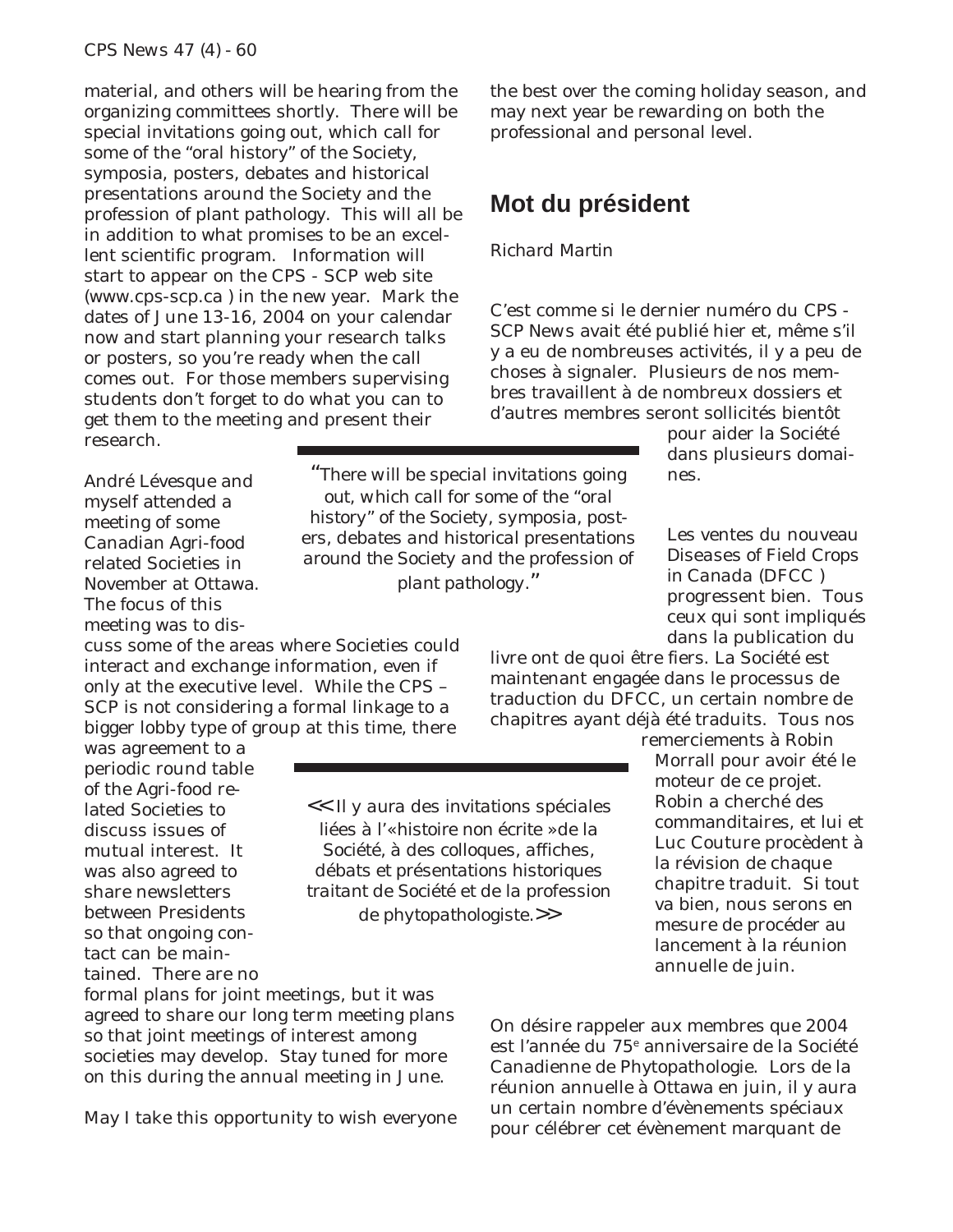notre histoire. Certains parmi vous ont déjà été approchés pour aider ou fournir du matériel, et d'autres entendront bientôt parler des comités d'organisation. Il y aura des invitations spéciales liées à l'« histoire non écrite » de la Société, à des colloques, affiches, débats et présentations historiques traitant de Société et de la profession de phytopathologiste. Ce sera un complément à l'excellent et prometteur programme scientifique. L'information commencera à apparaître sur le site Web de la CPS - SCP (www.cps-scp.ca ) au début de l'an prochain. Notez dès maintenant les dates du 13 au 16 juin 2004 sur votre calendrier et commencez à préparer vos communications ou affiches scientifiques de façon à être prêts lorsque la demande de présentations sera faite. Pour ceux qui dirigent des étudiants, n'oubliez pas de faire votre possible pour les envoyer présenter leur recherche au congrès.

André Lévesque et moi-même avons assisté à la réunion de quelques sociétés reliées à l'agroalimentaire canadien en novembre à Ottawa. L'objectif de la rencontre était de discuter des domaines où les sociétés pourraient interagir et échanger de l'information, même si ce n'est qu'au niveau exécutif. Même si la CPS – SCP n'envisage pas d'affiliation à un plus grand organisme de type « groupe de pression » en ce moment, une entente est intervenue pour que soit tenue une table ronde des sociétés reliées à l'agroalimentaire pour discuter de sujets d'intérêt commun. Il fut aussi entendu d'échanger les bulletins d'information entre présidents de façon à garder contact. Il n'y a pas de plan formel pour des congrès conjoints, mais nous nous sommes entendus pour partager nos calendriers de réunions à long terme de façon à permettre la tenue de réunions conjointes s'il y a lieu. Restez attentifs à l'information concernant ce sujet lors de la réunion annuelle de juin.

Je profite de l'occasion pour souhaiter un joyeux temps des Fêtes à tous, et que l'année qui vient soit gratifiante au points de vue professionnel et personnel.

### **Committee Reports**

#### **Ad Hoc Special Event Committee, Archives subcommittee**

2004 marks the 75th anniversary of the Canadian Phytopathological Society. It will be a year which we can look back at how far we have come and where we need to go in the future. To help celebrate the 75th anniversary, an Ad Hoc Special Event Committee has been established, with a number of subcommittees to organize specific activities to commemorate the occasion.

The Archives subcommittee has been established to try and collect information and other memorabilia about the last 75 years of plant pathology in Canada. One of its mandates is to try and collect significant historical papers and memorabilia that reflect the history of the society, the development of plant pathology in Canada and/or significant scientific accomplishments of individuals from CPS members, colleagues, family members or home institutions for preservation or use. To do so, however, we must rely on CPS members to inform us of what materials are out there. We would appreciate if members could inform us of any historical material relating to plant pathology that they know of. If this material has already been archived somewhere, we would appreciate a list of what has been archived for our own records. If you have any material that you feel would be of interest to the CPS, please inform **Jim Menzies at jmenzies@agr.gc.ca or Denis Gaudet at gaudetd@agr.gc.ca.**

A second mandate of the Archives subcommittee is to compile and publish articles on the history and development of plant pathology in Canada, the evolution of the CPS since its early beginnings and the accomplishments of high profile CPS members during their careers. What we are hoping to get is a series of articles detailing some of the significant people and events in plant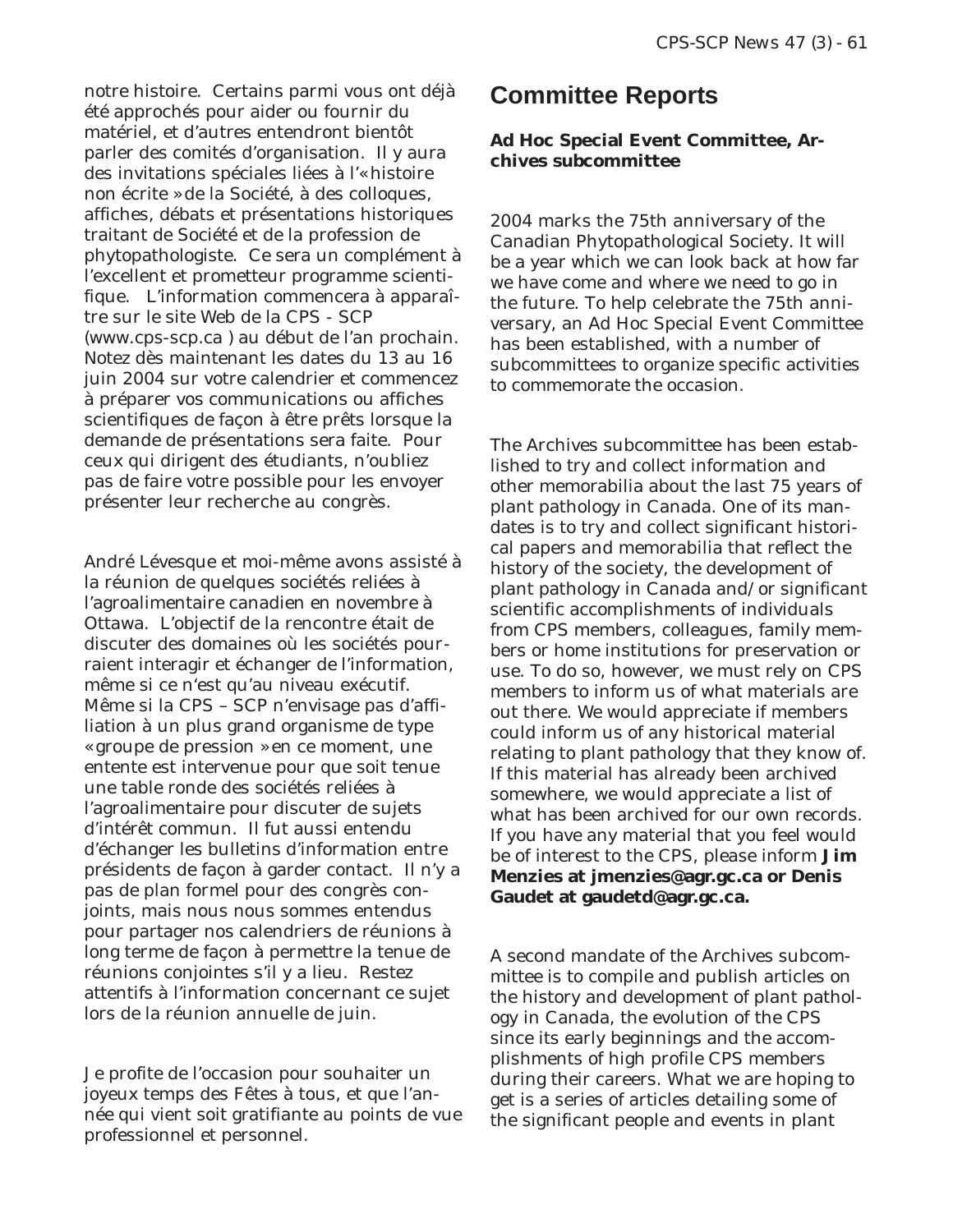pathology over the last 75 years. These articles would be published in the CPS Newsletter so that everyone can learn a little more about the society and plant pathology in Canada. We are looking for volunteers to write these articles. The articles can deal with early history of the CPS and its regional groups, influential leaders ("builders") of the CPS, history of plant pathology at selected institutions, women in plant pathology, CPS/APS historical relationships, long-standing successful research programs, etc. The articles should not be long, most would run between 0.5 to 2 pages. Photos would be nice, if available. These could be scanned into an electronic form and the original returned to the owner. **If you are interested in writing such an article, please contact Jim Menzies at jmenzies@agr.gc.ca.**

#### **Call for Nominations to the Executive and Standing Committees of CPS-SCP**

The Nomination Committee of CPS-SCP is seeking nominations for the positions of Vice-President, Treasurer, and Junior Director on the Executive Board, and also positions as members of the following Standing Committees: Nomination, Awards, Future Meetings, Resolutions, and Science Policy. The Society is also seeking to fill the position of Website Editor and an Assistant Website Editor.

The current membership of the Executive and the Standing Committees is listed in the Directory of Members 2003 and on the CPS website (www.cps-scp.ca). The responsibilities for all positions are outlined in the Society By-Laws, which can be viewed at www.cps-scp.ca/bylaws.htm.

Nominations must be received by the CPS-

SCP Secretary (Deena Errampali) by February 16, 2004, which is 4 months before the Annual General Meeting in June, 2004. The nominations should be signed by 5 members of the Society and the nominee.

Submitted by the Nomination Committee:

Karen Bailey (Chair), Greg Boland, Tom Hsiang, Debbie McLaren, Gary Peng.

## **Regional Reports**

#### **Atlantic Region**

Hurricane Juan had and will no doubt continue to have a significant impact on native, nursery and cultivated plants in an area from Halifax to Charlottetown. The September storm which caused so much damage to power lines, boats, bulidings and vehicles, also twisted and uprooted trees, ornamental plants and some crops. However, despite great cleanup efforts, the full effect of this event will continue to be realized during the winter and next year's growing season as weakened and stressed plants succumb to disease and other weather event stresses.

Dr. H.W. (Bud) Platt completed his term as President of The Potato Association of America during the annual meeting held in August in Spokane, Washington. He has one more year to serve (Past-President) as part of the four-year presidency system within PAA. During 2003 Dr. Platt also 'retired' as Editor-in-Chief of the American Journal of Potato Research for the past five years but will continue as a Senior Editor.

H.W. (Bud) Platt, PhD, PAG Agriculture and Agri-Food Canada - Agriculture et Agroalimentaire Canada Tel/Tél: 902-566-6839; Fax/Télécopieur: 902-566-6839 440 University Avenue, Charlottetown, PE, Canada, C1A 4N6 PlattH@agr.gc.ca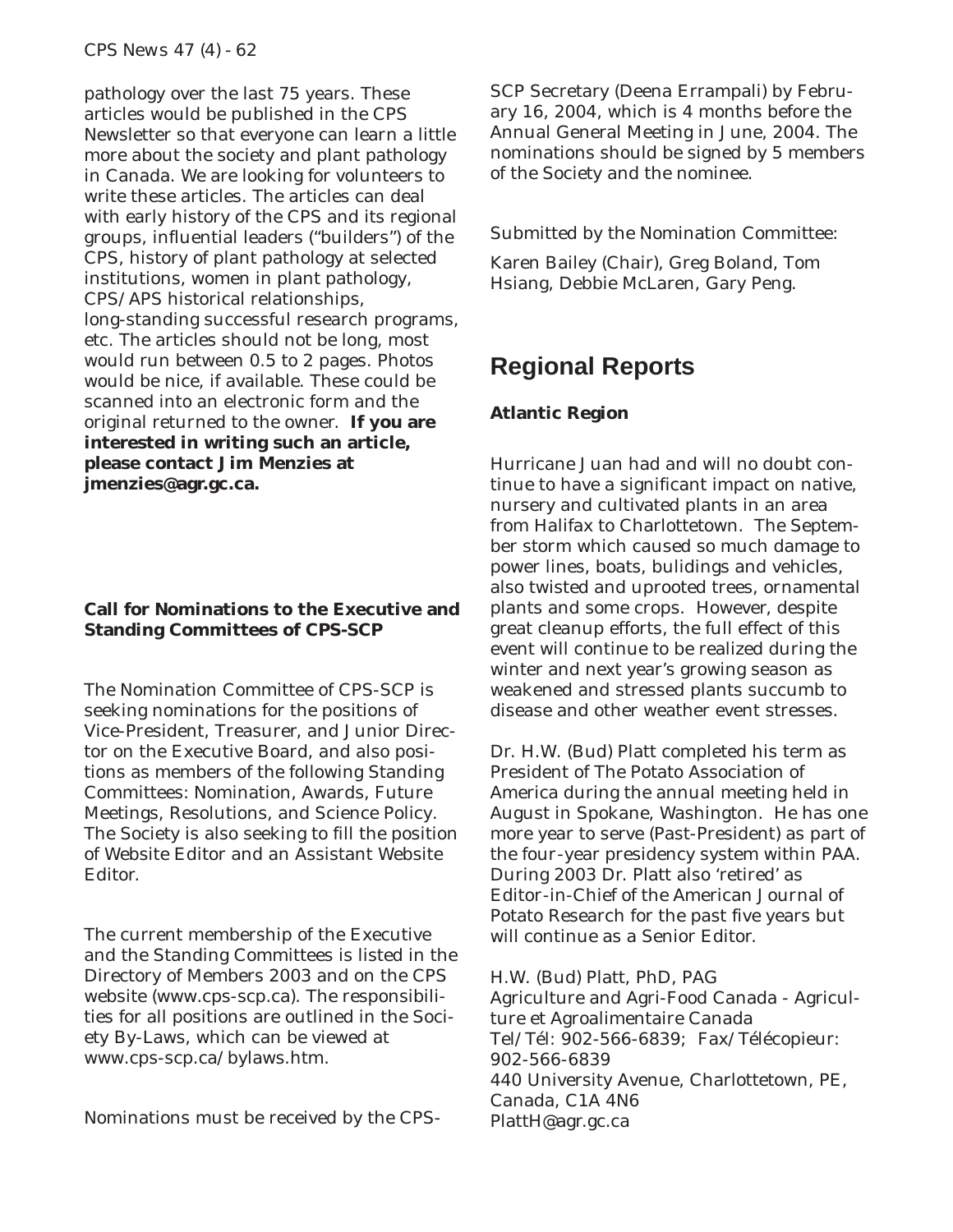#### **Annual Meeting, Saskatchewan division of the CPS/PPSA**

A joint annual meeting of the Saskatchewan division of the CPS and the Plant Pathology Society of Alberta was held in Lloydminster October 22 – 24, 2003, at the Best Western Wayside Inn. The meeting was the second joint meeting between the two CPS divisions. A total of 64 attendees registered for the meeting, which consisted of 20 paper presentations divided into four sessions, and a poster session with 16 posters.

A symposium on prediction and management of sclerotinia diseases was held in the afternoon of October 23. BASF Canada and CPS sponsored the symposium. Invited speakers Mary Ruth MacDonald ("Forecasting Sclerotinia diseases in eastern Canada: Fact or fiction?") and Debbie McLaren ("Predicting sclerotinia disease in canola and bean - a western Canadian perspective") shared perspectives on the disease from central and western Canada. Both presentations will be published as papers in the Canadian Journal of Plant Pathology.

A banquet was held after on the evening of the 23rd. After dining on hip of beef and Greek style roast chicken, the participants grooved to the tunes of "Prairie Skye", an Edmonton-based country-rock band. The winner of the PPSA student paper award was Sally Vail (University of Saskatchewan); the student poster award prize was shared between Krista Anderson (University of Saskatchewan) and Lane Gelhorn (University of Alberta). The technical presentation award went to Kelly Byer (AAFC Saskatoon Research Centre). Dee Ann Benard gave a history of the Terry Swanson Student award, and Robin Morrall gave a similar presentation on the T.C. Vanterpool prize. Robin also made his customary sales pitch for the new edition of "Diseases of Field Crops in Canada".

The Awards Office at UBC will select this year's recipient of the Terry Swanson scholarship, in accordance with the terms of the scholarship. The PPSA will continue to support the Calgary Youth Science Fair with an annual award of \$125.00.

The local arrangements committee would like to thank the corporate sponsors of the joint meeting. The platinum and gold level sponsors were BASF and Bayer Cropscience, respectively. Gustafon Partnership and 20/ 20 Seed Labs were silver sponsors, and the bronze-level sponsors were the Alberta Research Council and Fisher Scientific. The incoming president of the PPSA is Denise Orr (AAFC, Lacombe). The next annual PPSA meeting will be held in Lacombe, AB.

Respectfully submitted by,

Ralph Lange Alberta Research Council Vegreville, Alberta

#### **CPS-BC Regional Meeting**

**The CPS-BC Regional Meeting** was held at **Simon Fraser University's** Halpern Centre on October 6-7, 2003. Among the 50 registrants were 14 students. A total of 14 oral presentations and 9 poster presentations on a diverse range of topics were made, including new diseases, forest pathology, biological control of weeds, molecular techniques for disease diagnosis, and biochemical response of trees to infection. A special symposium speaker, Dr. Dave Rizzo from the University of California, Davis, gave an excellent overview on the biology and epidemiology of the sudden oak death pathogen. There was plenty of discussion on this disease and its potential threat to B.C. vegetation if established. Two graduate student paper awards were presented – one for the best oral paper by Yunjung Park (co-authors D. James and Z.K. Punja) from Simon Fraser University,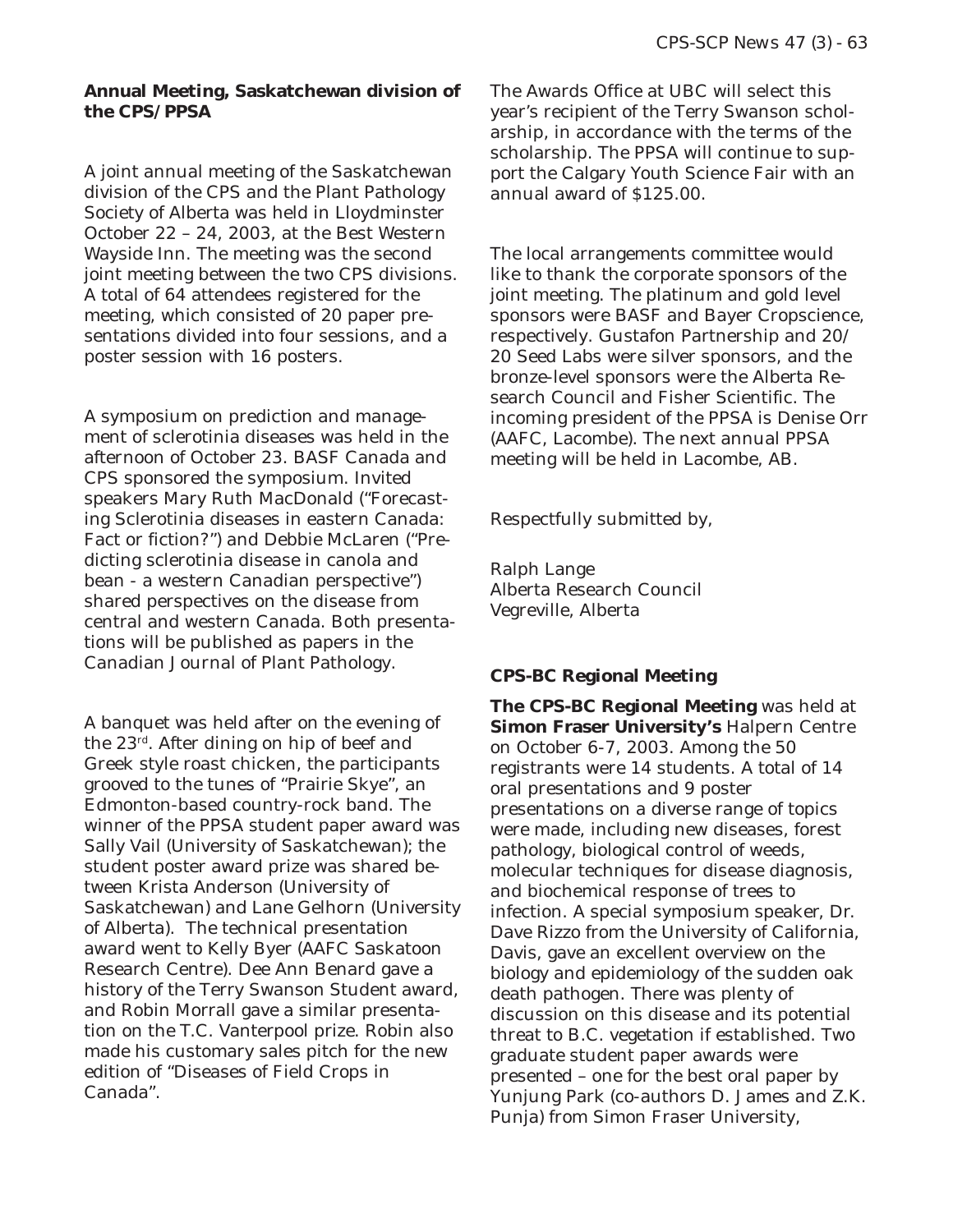Burnaby, entitled "Genetic diversity of double-stranded RNA elements in *Chalara elegans* (*Thielaviopsis basicola*)". The other award was for the best poster presentation by Sue Askew (co-authors S.F. Shamoun and B.J. van der Kamp) from the Pacific Forestry Centre, Victoria, and University of B.C., Vancouver, entitled "Assessment of *Colletotrichum gloeosporioides* as a biological control agent for management of western hemlock dwarf mistletoe (*Arceuthobium tsugense*). Both students received a cash award and a one-year paid membership to CPS. A buffet dinner was held at SFU's Diamond University Club and a tribute made to Dr. Bob Copeman upon his retirement from UBC in August, 2003 after 30+ years of teaching and research in plant pathology. A lively discussion on the future of plant pathology support for BC agriculture was chaired by Leslie Macdonald, B.C. Ministry of Agriculture and Food. It was evident that the waning support in provincial ministries and B.C. universities for plant pathology needs to be urgently addressed. A position paper is being prepared. The 2004 B.C. Regional meeting will be held at the Pacific Forestry Research Centre in Victoria, B.C.

Submitted by, Zamir K. Punja Chair, Organizing Committee

### **Awards**

The CPS is inviting nominations for the 75th anniversary 2004 Awards. The Special Events Committee has proposed to have a maximum number of awards granted in 2004 in recognition of the 75th anniversary. The following awards are available: Honorary Member, Fellow, Award for Outstanding Research, Gordon J. Green Outstanding Young Scientist Award, and the Graduate Student Travel Award.

If you want to make a nomination for one of these awards, see the CPS web site for instructions at http://www.cps-scp.ca/ awards.htm. A list of previous recipients of these awards is displayed on the web site and in the Membership Directory, and the names of previous CPS awardees and the year of their award, are available. Nomination material should be send to the Chair of the Awards committee, Sue Boyetchko (boyetchkos@agr.gc.ca).

Richard C. Hamelin, Ph. D. Natural Resources Canada / Ressources naturelles Canada Canadian Forest Service / Service canadien des forêts 1055 rue du P.E.P.S., Québec, Canada tel: (418) 648-3693 fax: (418) 648-5849

**Ms. Yilan Zhang**, a graduate student in Dr. Dilantha Fernando's lab at the University of Manitoba was placed first in the oral competition at the Manitoba CPS annual conference recently. Yilan's presentation was titled "Use of bacterial antagonists in the biological control of *Sclerotinia sclerotiorum* infection of canola".



Yilan Zhang with her supervisor Dilantha Fernando, and co-advisor Fouad Daayf.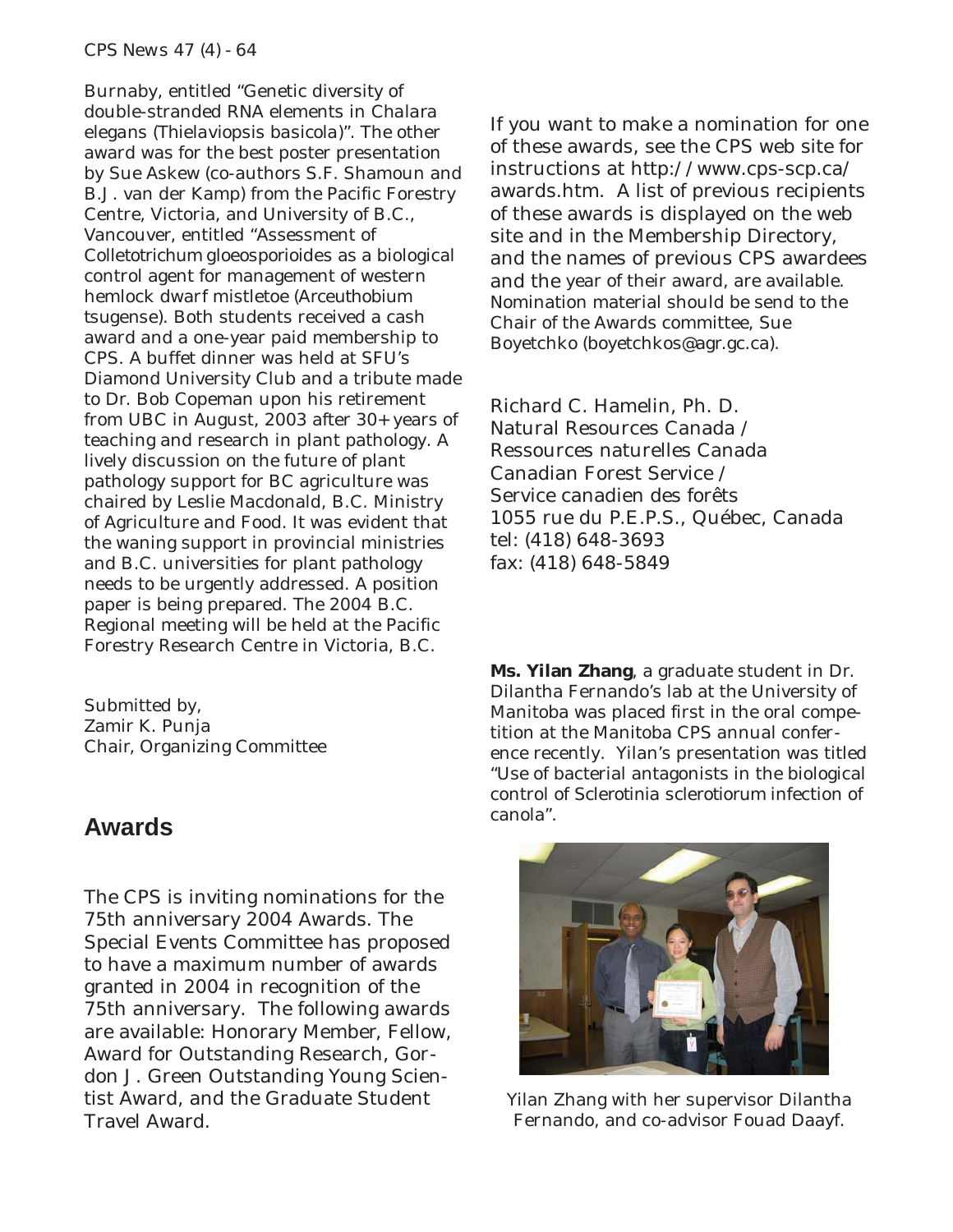**Zamir K. Punja, Department of Biological Sciences, Simon Fraser University, Burnaby, B.C.** received two prestigious awards in October, 2003. The first of these, the Nora and Ted Sterling Prize in Support of Controversy, was presented to Zamir on October 15 by SFU President Dr. Michael Stevenson at a special ceremony held at the Morris J. Wosk Centre for Dialogue in downtown Vancouver. The Sterling Prize consisted of a \$5,000 cash prize and a certificate. The prize was awarded for Zamir's pioneering work on genetically modified (GM) crop plants with enhanced disease resistance and for his long-standing involvement in public debate on the topic of GM foods. The inscription on the certificate states "In recognition of his research in the field of genetically modified organisms, his strong advocacy of sometimes unpopular positions and his intellectual rigour and commitment to the public good". Following the ceremony, Zamir presented a lecture entitled "Genetically modified foods: the myths, realities and controversies" to an audience of approximately 200 people and fielded questions and concerns over GM foods.

The second award presented to Zamir on October 27 by NSERC President Dr. Tom Brzustowksi was an NSERC Synergy Award for Innovation, the Leo Derikx Award. At a special ceremony held at the Fairmont Hotel Vancouver in downtown Vancouver, a cheque for \$25,000 and a certificate were presented for Zamir's long-standing collaboration with the B.C. Greenhouse Growers' Association. The certificate is inscribed "For the development of crop protection and environmental management technologies which have enhanced the competitiveness of the greenhouse vegetable industry". The industry partner received a certificate and a bronze sculpture of flying geese for their collaborative efforts with SFU. Among the 160 dignitaries present at the ceremony were SFU President Dr. Michael Stevenson, University of BC President Dr. Martha Piper, and the M.L.A. for Burnaby

North, Mr. Richard T. Lee (see accompanying photo).



Zamir Punja award - L-R: University of BC President Dr. Martha Piper; M.L.A. for Burnaby North, Mr. Richard T. Lee; Dr. Zamir Punja; and SFU President Dr. Michael Stevenson.

## **Announcements**

#### **Make sure to set aside these dates in your calendar for our next CPS annual meeting!**

June 2004, 13-16th

Annual Meeting the Canadian Phytopathological Society - 75th Anniversary

Crowne Plaza, Ottawa, ON, Canada.

Contact: André Lévesque

Levesqueca@agr.gc.ca

#### **Submission Deadlines for Future Issues of CPS - SCP News and Call for Annual Reports 2004**

The submission deadline for the **March issue** of CPS - SCP News is **February 20, 2004**. As indicated above the next annual CPS - SCP meeting is June 13 -16, 2004,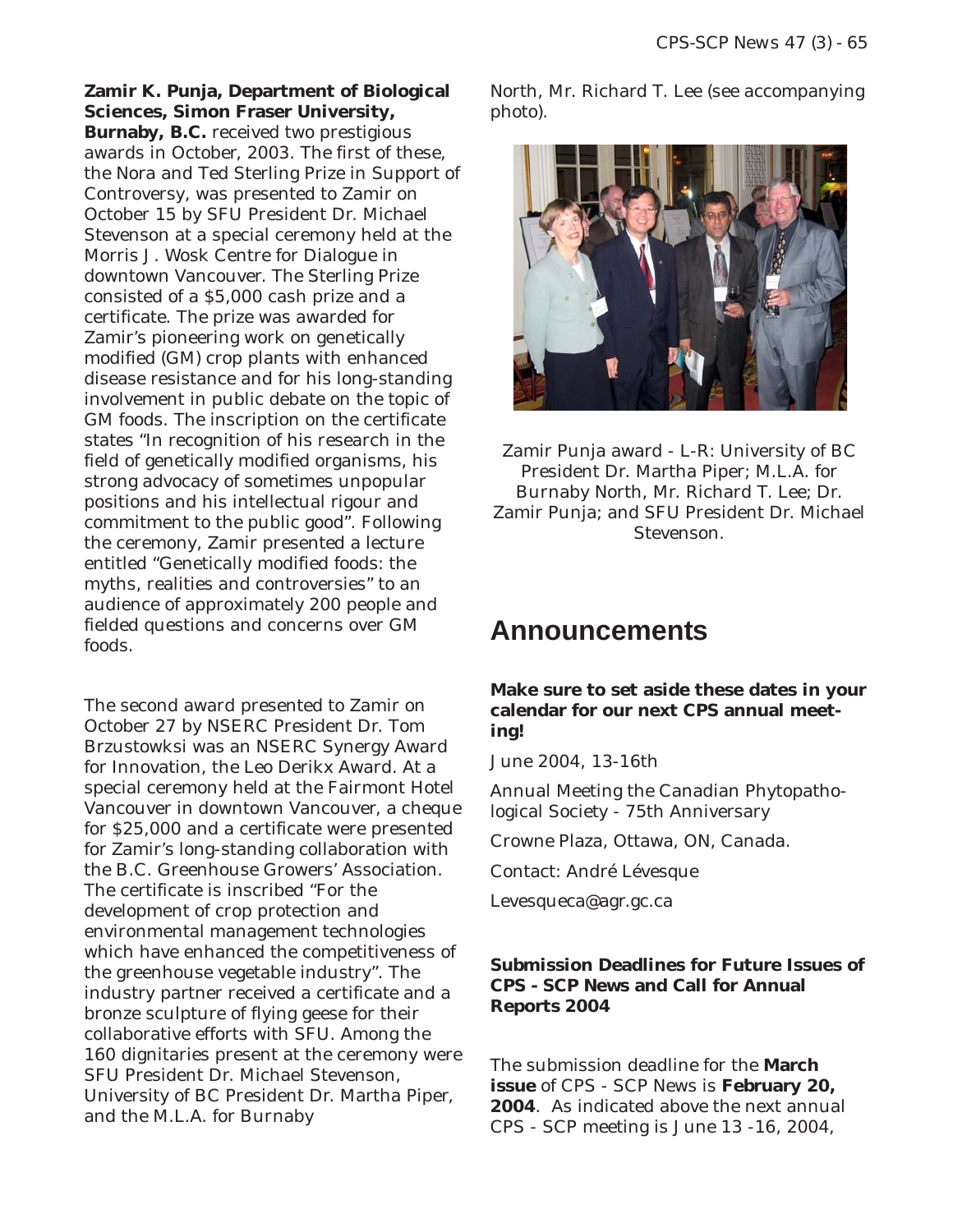#### *CPS News 47 (4) - 66*

and as a consequence annual reports from various Standing Committees, and Subject Matter and Ad Hoc committees will need to be submitted in time for the annual meeting. The deadline for the **June issue** of CPS - SCP News will be **April 23, 2004**, which will permit enough time for preparation and distibution of the June issue of CPS - SCP News prior to the 2004 annual meeting in Ottawa.

Annual reports from the following committees will be needed for the June issue. In addition, reports from regional meetings should also be submitted for the June issue, although some of these reports will have already been published is previous editions of the CPS - SCP News.

#### **Standing Committees**

Awards Financial Advisory Future Meeting Journal Editorial Membership Science Policy

#### **Subject Matter**

- Education and Public Awareness Historical Resources Industry Relations
- Information Products Marketing
- International Cooperation
- Local Arrangements
- Workshop and Symposium

#### **Ad Hoc Committees**

Microbial Genetics Resources &Culture **Collections** 

Special events for 2004

#### CPS 75th Anniversary

#### **Other reports**

**CPDS** CPS News, Editor CPS Website ISPP respresentative Plant Canada

#### **17th International Lettuce and Leafy Vegetable Conference**

**28-31 August 2004** - 17th International Lettuce and Leafy Vegetable Conference (http://www.cshs.ca/ILLVC2004). Hotel Sandman (Longueuil), Quebec Canada. Sponsored by Agriculture and Agri-Food Canada (AAFC), Canadian Society for Horticultural Science (CSHS), the Plant Productivity Research Network and McGill University.

Sylvie Jenni, Agriculture and Agri-Food Canada, Horticulture Research and Development Centre, 430 Gouin Blvd., St-Jean-sur-Richelieu, Qc, CANADA, J3B 3E6 tel 450.346.4494, ext. 213; fax 450.346.7740 jennis@agr.gc.ca

#### **International Union of Forestry Research Organizations (IUFRO) working groups**

#### **16-22 August 2004**

Root and Butt Rots of Forest Trees. 11th International Conference on Root and Butt Rots. IUFRO WP 7.02.01. Poznan - Bialowieza, Poland. More information can be found at http://iufro.boku.ac.at/, division 7, WP 7.02.01.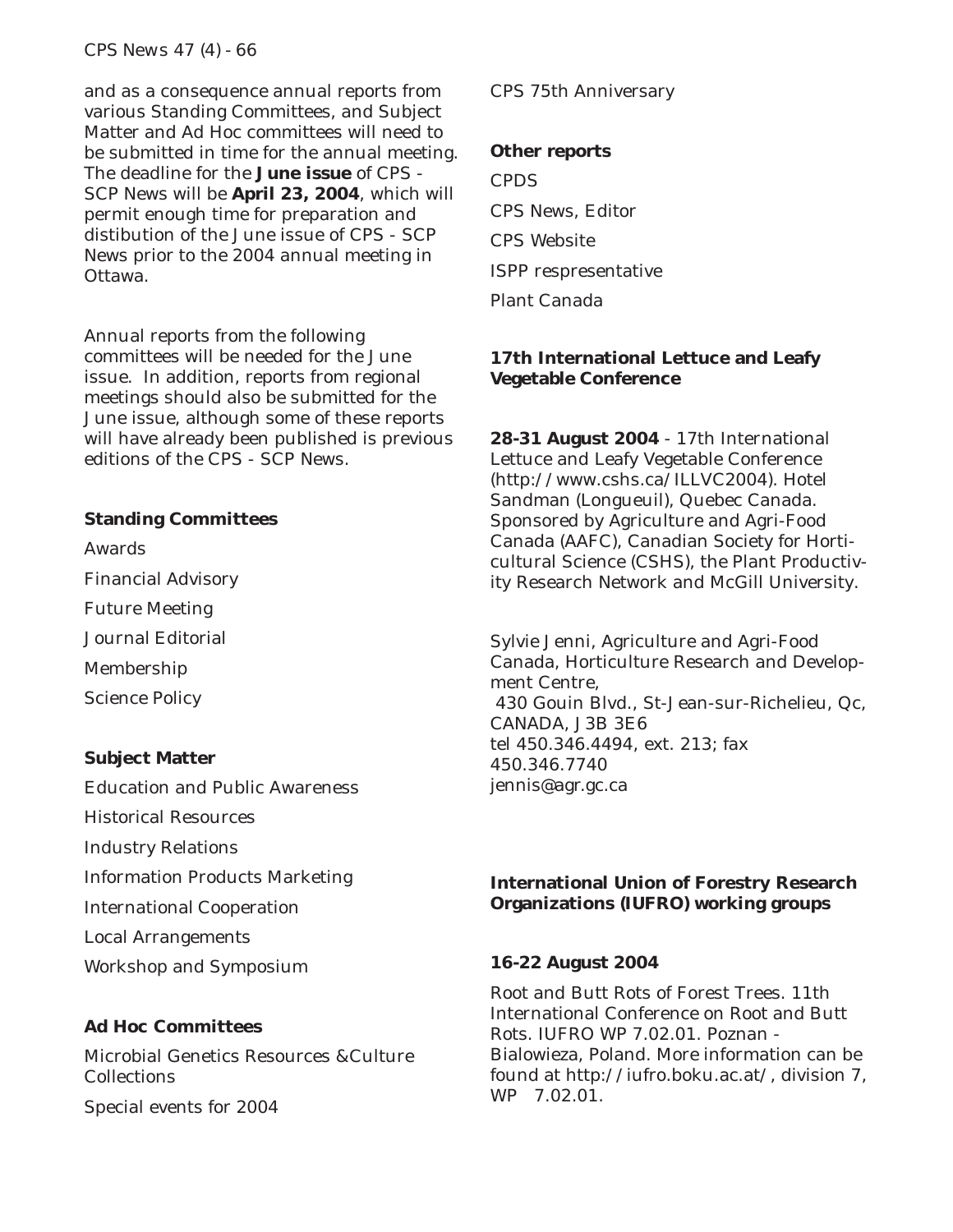#### Contact:

plakomy@owl.au.poznan.pl or mmanka@owl.au.poznan.pl or Z.Sierota@las.ibles.waw.pl.

#### **13-20 June 2004**

Foliage, shoot and stem diseases of trees. IUFRO WG 7.02.02 meetings, Corvallis Oregon, USA. More information can be found at http://iufro.boku.ac.at/, division 7, WP 7.02.02.

Contact: Glen R. Stanosz (Grs@plantpath.wisc.edu) or Greg Filip (Greg.Filip@orst.edu).

#### **ISPP Newsletter**

The editors of the ISPP Newsletter (Bulletin of the International Society for Plant Pathology) Joseph-Alexander Verreet and Elaine Davison announce again that single issues are published online on the ISPP web (www.isppweb.org). We would like to inform you that the newsletter can be read or downloaded from the ISPP web.

Material for the Newsletter is invited from individual members of ISPP, Associated Societies, Council members, Chairs of all Committees and representatives of Affiliated Societies and Supporting Organisations. Visit the newsletter online at: www.isppweb.org/newsletter.asp

As the Secretary General of the ISPP I would like to invite you personally to support the work of the editors and to take the chance to submit material for the issues. Every issue features coming events and this is for you the best opportunity to keep yourself informed.

#### **From the latest issue (October 2003)**

- \* University of the Punjab, Department of Mycology & Plant Pathology & First Fungal Culture Bank of Pakistan
- \* ISHS Education and Training symposium
- \* New publications of interest to plant pathologists
- \* Obituary: Fred Jones, Nematologist
- \* Coming Events

I would also like to thank the former editor of the ISPP newsletter Brian Deverall for his work through all these years.

Greetings from Thorsten Kraska Secretary General of ISPP

#### **CPS-SCP Membership Renewals**

Membership renewal applications have recently been mailed to all CPS members, and are due January 1, 2004. Forms are also posted on the CPS website at: http:// www.cps-scp.ca/application.htm. Please return your application as quickly as possible to avoid delays in receiving your journals and newsletters. **Please remember there is a late renewal fee of \$15 for members who renew after January 31, 2004.**

Gayle Jesperson Membership secretary Phone: 250-861-7228 Fax: 250-861-7490 E-mail: gayle.jesperson@gems1.gov.bc.ca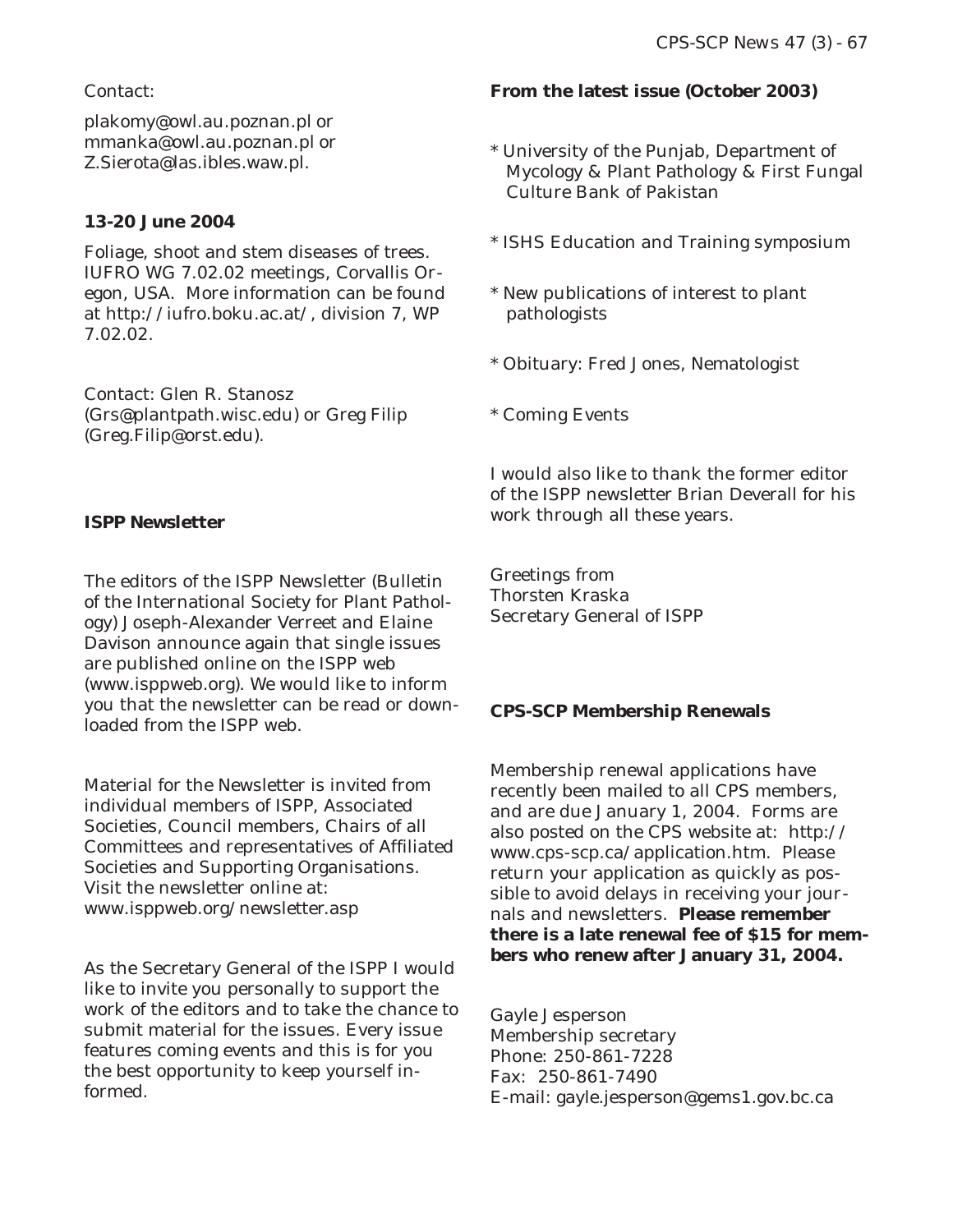#### **HOW MANY CUPS OF COFFEE IS** *DIS-EASES OF FIELD CROPS IN CANADA* **WORTH?**

#### Robin Morrall, Co-editor

3rd edition, *Diseases of Field Crops in Canada*

Younger members of CPS may not realize that *Diseases of Field Crops in Canada* (DFCC) was preceded by a book called *Diseases of Field Crops in the Prairie Provinces* (DFCPP). This book was first published in 1957 by the Canada Department of Agriculture and was available by mail from the "Queen's Printer and Controller of Stationery" in Ottawa, as well as at bookstores. Why the Queen had to have someone to control stationery in Canada in 1957 is an interesting question. Perhaps it was due to early fears of Quebec separation? In the days before email, fax and cell phones paper may have held the only key to winning the hearts and minds of people. However, 1957 was even before the days of the Quiet Revolution in Quebec. But, I digress.

The retail price of DFCPP in 1957 was \$0.50, roughly the price of five cups of coffee in those days! Recently my fellow co-editor, Richard Gugel, found a copy of the original edition in a second hand bookstore and paid \$6.00 for it. Before you all say "Sucker!", remember that this is still roughly the price of five cups of coffee. But, it does raise a significant question! Is it reasonable that the latest edition of DFCC retails at \$35.00 (= about 30 cups of coffee)? The overall consumer price index (CPI) in Canada has increased about 7-fold since 1957. Shouldn't DFCC be selling for  $7 X $0.50 = $3.50 (=$ about 3 cups of coffee)? And, if \$3.50 now buys only 3 cups of coffee, hasn't the price of coffee increased by more than the CPI over the last 46 years, too? Yes but, fortunately for readers, this second issue is beyond the scope of my article.

It is amusing, and possibly instructive, to look at the inflation of DFCC and its predecessor over the years. The original DFCPP was 105 pages long, weighed 250 g, and contained 36 figures, including 8 in color. The glossary contained definitions of 19 terms. A revised (compact?) edition of DFCPP was published in 1967 by the Canada Department of Agriculture. It was only 100 pages long, weighed 220 g, but included 50 figures, including 20 in color. The glossary contained definitions of 22 terms. This book was still sold by the Queen's Printer in Ottawa, although by then the Queen's interest in controlling Canadian stationery had apparently waned. The price of the revised edition? \$2.00, a 300% increase. That is what I paid for my copy in February 1969.

The revised edition of DFCPP was reprinted without change in content in 1977, 78 and 80. By the time Richard Gugel was a student and bought it, the book had a heavier cover and weighed 230 g. But the price had jumped to \$6.00, another massive 200% increase. It must seem as though Richard is always getting shafted! But more ominous signs were also afoot in 1980! The Queen had now divested herself of responsibility for printing, too, and the book was distributed by the Canadian Government Publishing Centre in Hull. Without regal control (although cynical westerners may observe that Pierre Trudeau had been prime minister for most of the previous 12 years) the second page imperiously announced "Price subject to change without notice". Who knows what Richard might have had to pay, if he had waited to buy it?

Stability was on the way, however, as CPS took over the book. (By the way, the takeover by CPS had nothing to do with antimonarchist sentiment.) The first edition of DFCC appeared in 1984 and was 160 pages long, but, having much larger pages than DFCPP, it weighed 540 g. DFCC contained 432 figures, all but 10 of which were in color, and the glossary included 144 definitions. Both of these represented massive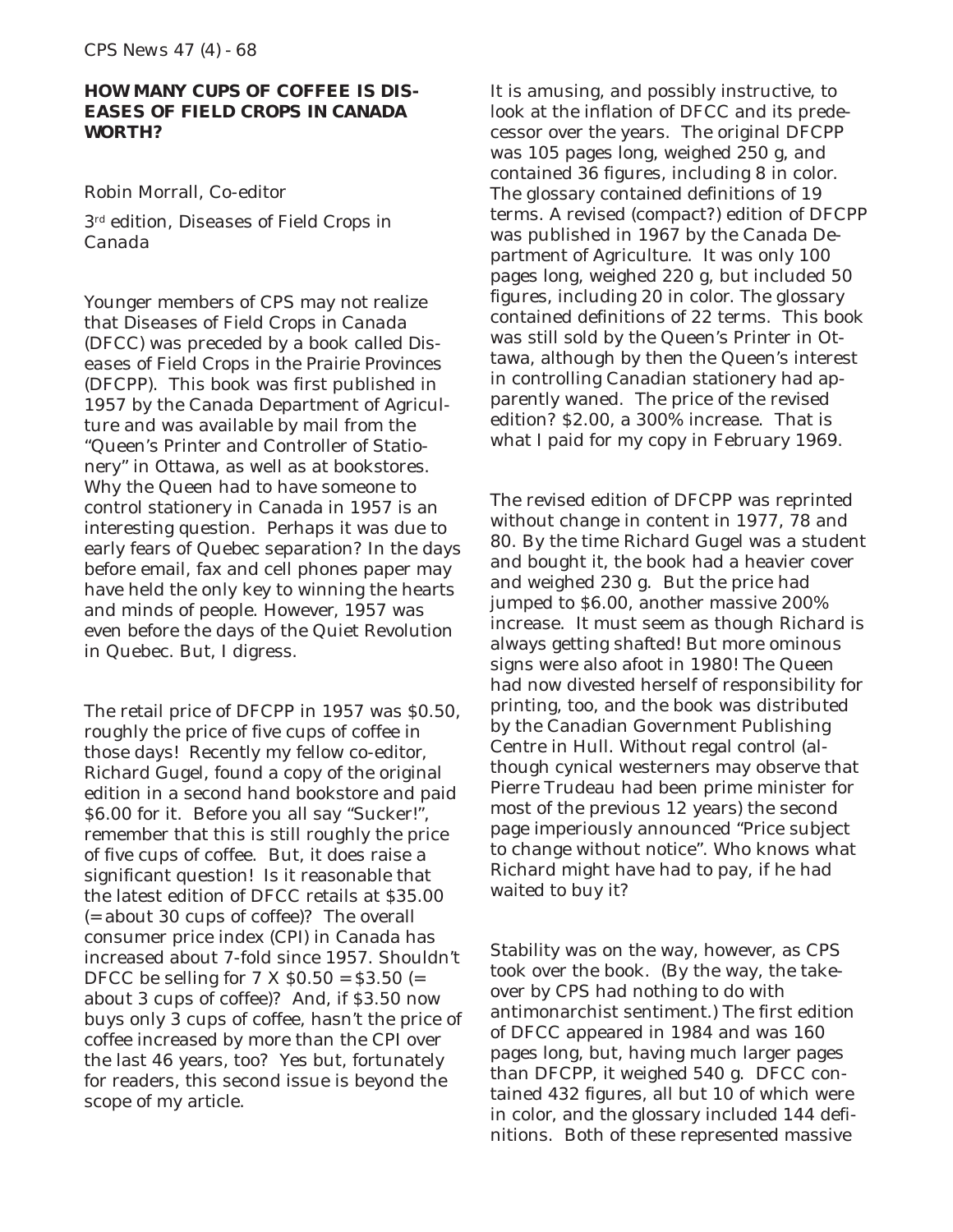increases over the old DFCPP. A slightly revised second edition of DFCC was published by CPS in 1988. It was still 160 pages long and weighed 540 g, but contained 443 figures and a glossary with 150 definitions. Throughout the life of the first two editions, DFCC sold for a retail price of \$25.00. While this represented a 4,900% increase over the original \$0.50 for DFCPP, if changes in the CPI between 1957 and, say 1984 and 2001, are taken into account, the percentage increases were only 1,080% (for 1984) and 630% (for 2001).

Enter the third edition of DFCC in 2003. It is 290 pages long, weighs 1010 g, contains 669 figures or diagrams (mostly in color) and has a glossary with 314 definitions. As implied above, at a retail price of \$35.00 it is 6,900% more costly than the original DFCPP, or if you take the CPI into account, 900% more costly! If Richard Gugel were to buy a copy, would he be shafted again? Or might he surprise himself and get value for his money? Perhaps Richard could get better value by using his \$6.00 copy of the original DFCPP?

The only way to resolve these crucial questions is by studying important publishing parameters such as the ratios of price: weight, price: figures, and price: glossary definitions. Readers may be pleased to learn that these ratios have already been calculated over the lives of DFCPP and DFCC, and are presented for their benefit in graphical form below. The more useful figures are in Graph B, where everything is adjusted by changes in the CPI to 2003 dollars. And, members of the Canadian Taxpayers Federation please note, no grant money was spent in developing these data.

What conclusions may be drawn from these analyses? First the cost of these books per unit weight rose steadily from 1957 to 1984. However, since then it has declined, initially because the price of DFCC remained constant, despite changes in the CPI, but even

after the recent publication of the much larger 3rd edition. The costs per figure and costs per definition, probably better measures of the cost per unit of information in the book, also rose, then declined. These two ratios have now fallen below the level of the 1957 DFCPP! These levels, plus the recent decline in cost per unit weight undoubtedly reflect one thing: financial support, probably in the form of a governmentsubsidized price in 1957, and definitely in the shape of the 23 sponsors of the recent 3rd edition of DFCC.

Many questions remain unanswered by this analysis. For example, how many cups of coffee is DFCC worth? Is Richard Gugel usually shafted when he buys things? Why did the Queen give up printing and controlling stationery? If you know the answers to these questions, don't bother to send them in! Just go for coffee.

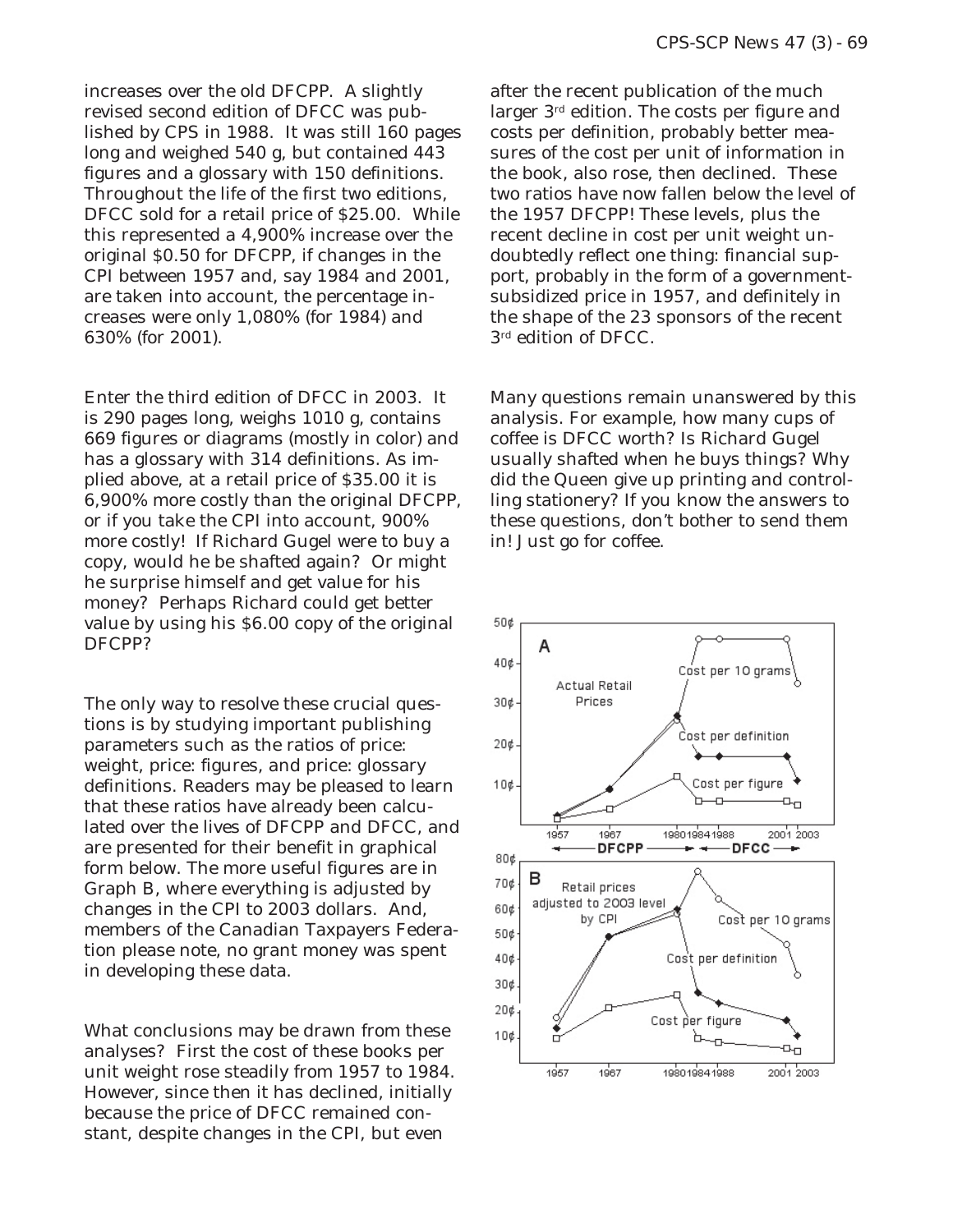### **People and Travel**

Après leur participation au congrès sur les mycorhizes tenu à Montréal en août dernier, le **Pr. Julio Diez Casero** et un étudiant gradué, **Jaime Olaizola**, tous deux de l'Université de Valladolid, Palencia, Espagne, sont venus rencontrer **Gaston Laflamme** du Centre de Foresterie des Laurentides à Québec. Il a été question d'échanges d'information sur la maladie du chancre scléroderrien des pins récemment trouvée en Espagne et sur lequel travail **M. Oscar Santamaria Becerril**, étudiant au doctorat. Des isolats de la collection de *Gremmeniella* de **G. Laflamme** du CFL a permis à **M. Becerril** de poursuivre ses travaux de thèse. MM Casero et Olaizola ont profité de leur passage pour rencontrer d'autres chercheurs du Centre et aussi pour discuter de possibilités de stages dans le futur.

Le **Dr. Alejandro Solla Hach**, de l'université Extremadura, Plasencia, Espagne, a effectué un stage de d'un mois en août, au Centre de Foresterie des Laurentides. Le but de son séjour était la préparation de manuscrits, en compagnie du **Dr. G.B. Ouellette**, sur des aspects de la maladie hollandaise de l'orme, dont plusieurs sont basés sur des communications présentées au « 2nd International Elm Conference » tenue à Segovia, Espagne, en mai dernier. Le **Dr. G.B. Ouellette**, chercheur émérite, a également participé à cette réunion. Il a été invité à agir à titre de rédacteur associé du volume contenant les articles de ces communications

**M. Leonardo Marianelli**, étudiant au doctorat de l'Université de Florence, Italie, a passé un stage de 3 mois au laboratoire de **Gaston Laflamme** du Centre de Foresterie des Laurentides (CFL). Leonardo a travaillé entre autres sous la supervision de **Chantal Côté**, biologiste au CFL et d'autres chercheurs et étudiants ont participé au succès de son stage. Son sujet de thèse concerne les champignons endophytes du genre *Discula* associés au dépérissement des chênes en Europe. Son directeur de thèse est le **Dr. Alessandro Ragazzi**.

Le **Dr. Danny Rioux**, chercheur en pathologie forestière du Centre de foresterie des Laurentides de Québec, a été élu président la Société de Protection des plantes du Québec (SPPQ) lors de la réunion annuelle de la Société tenue à Sainte-Hyacinthe en novembre 2003.

At the NED-APS meeting held October 22-24 at the Wayfarer Inn, Bedford, New Hamshire, **Dr. Russell Tweddell** from Laval University received the "2003 Early Career Achievement Award" for this division of the Society. Congratulations!

#### **Looking for a good speaker?**

**Mathieu Allaire**, étudiant à l'université Laval en microbiologie sous la direction de **Richard Hamelin** et **Louis Bernier** a remporté le prix de la meilleure communication étudiante à la réunion annuelle du réseau Biocontrôle à Halifax. Sa présentation était intitulée: "Functional diversity of antibiotic-producing bateria in the rhizosphere of conifers". Mathieu a aussi remporté le deuxième prix pour la meilleure communication au congrès de la Société pour la Protection des Plantes du Québec (SPPQ) tenue à St-Hyacinthe. Dans les deux cas, Mathieu, qui est une personne très généreuse, a partagé son prix avec les autres au pub local.

**Dr. Arthur De Cock** visited **André Lévesque** in Ottawa and **Richard C. Hamelin** at Laurentian Forestry Center. Dr. De Cock, a specialist in the taxonomy of Oomycetes, gave back to back talks in Quebec City and Ottawa about speciation and hybridation. He also visited Drs. Lévesque and Hamelin to discuss their collaborative research on *Phytophthora ramorum*, the causal agent of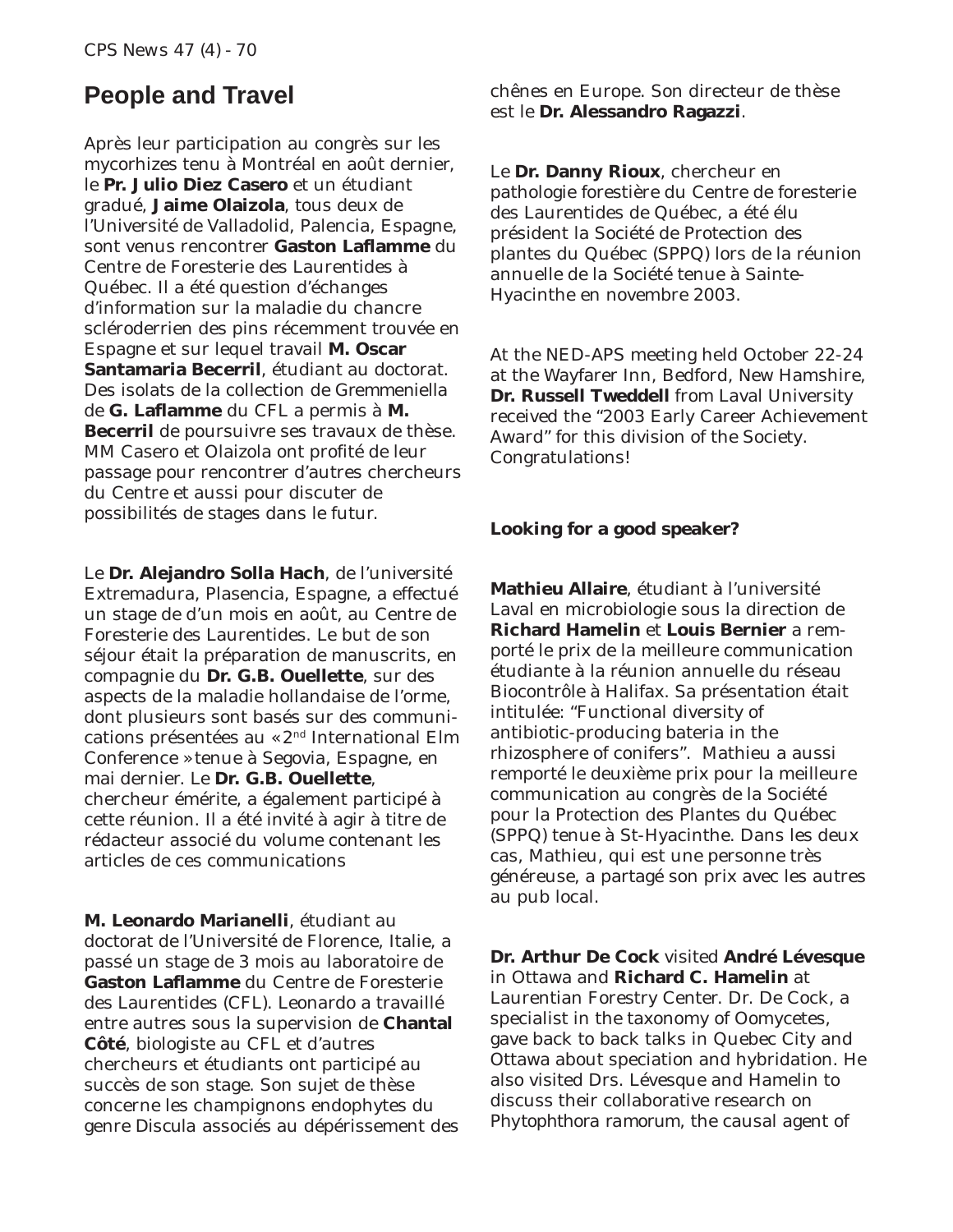Sudden Oak Death.

**Dr. Jean Bérubé**, a forest pathologist at Laurentian Forestry Center, will launch the 3rd edition of his book on Italian wines. Dr. Bérubé, a connoisseur, is the president of the Quebec Chapter of the Canadian Italian wine club and he has to "deguster" several hundred wines every year for his book. He also has to attend an annual wine fest in Italy every year. Some hobbies just sound better than others!

The world Forestry Congress held its 12th meeting in Quebec City in September 2003. Thousands of participants from around the world gathered to discuss the fate of the world forest resources. **Gaston Laflamme**, Laurentian Forestry Center, was among the selected few to present a paper at one of the oral sessions. His talk was entitled: "Integrating protection against disease into silviculture practices".

Richard Hamelin

**Mike Hampson** was recently asked to rewrite the entry in the Commonwealth Agricultural Bureau multi-media Crop Protection Compendium for *Synchytrium endobioticum*. The pertinent data sheet was last prepared in 1996. I was able, therefore, to incorporate into the data sheet findings from my researches into the fungus and its symptomatic wart disease of potato. This was an opportunity to bibliographically extol, as it were, the interests of the CPS in publishing much of the new information produced during my researches.

Mike Hampson, CPS Representative for Newfoundland and Labrador mhampson@nfld.com

**Dr. Dilantha Fernando**, Department of Plant Science, University of Manitoba attended the 6th International Plant Growth Promoting Rhizobacteria and Biocontrol Conference held in Calicut, Kerela, India from Oct 5-10<sup>th</sup> and presented three posters on biological control research. Dilantha was also an invited guest of Tamil Nadu Agricultural University, Coimbatore, India (Oct. 11-14), where he gave a lecture on 'Biological Control Research in Canada' and had discussions on strengthening ties between the two universities on common interests in agricultural research, especially disease management in a sustainable context.

#### **HOW I CHOSE TO STUDY SICK PLANTS**

The following events have been instrumental in my becoming a plant pathologist. My interest in agriculture did not arise because anyone in my immediate family was an agronomist. However, my father's grandfather, in Romania, owned a small piece of land and was an orchardist. In fact I've been told that my great grandfather even made liquor from his fruit and he thus entertained his neighbors! My dad also had an uncle who migrated to Israel pre-1948, to live and work in clearing of swampland in the northern Galilee area, work that must have been extremely difficult-dealing with the heat and insects!

My father is a retired furrier - he had a retail store in Lethbridge, a city in southern Alberta. During my youth, I was exposed to the agricultural community. This arose due to my dad's friends and customers and from my being employed in several agricultural jobs. As a boy I always loved nature - bicycling, walking in the hills and fishing with my father (I especially loved the cottage cheese muffins my mother baked for us "fishermen")! After I graduated public school, I lived on a kibbutz (an agricultural collective) in Israel for six months, learning Hebrew and doing farm-work: picking oranges, tending chickens and irrigating field crops.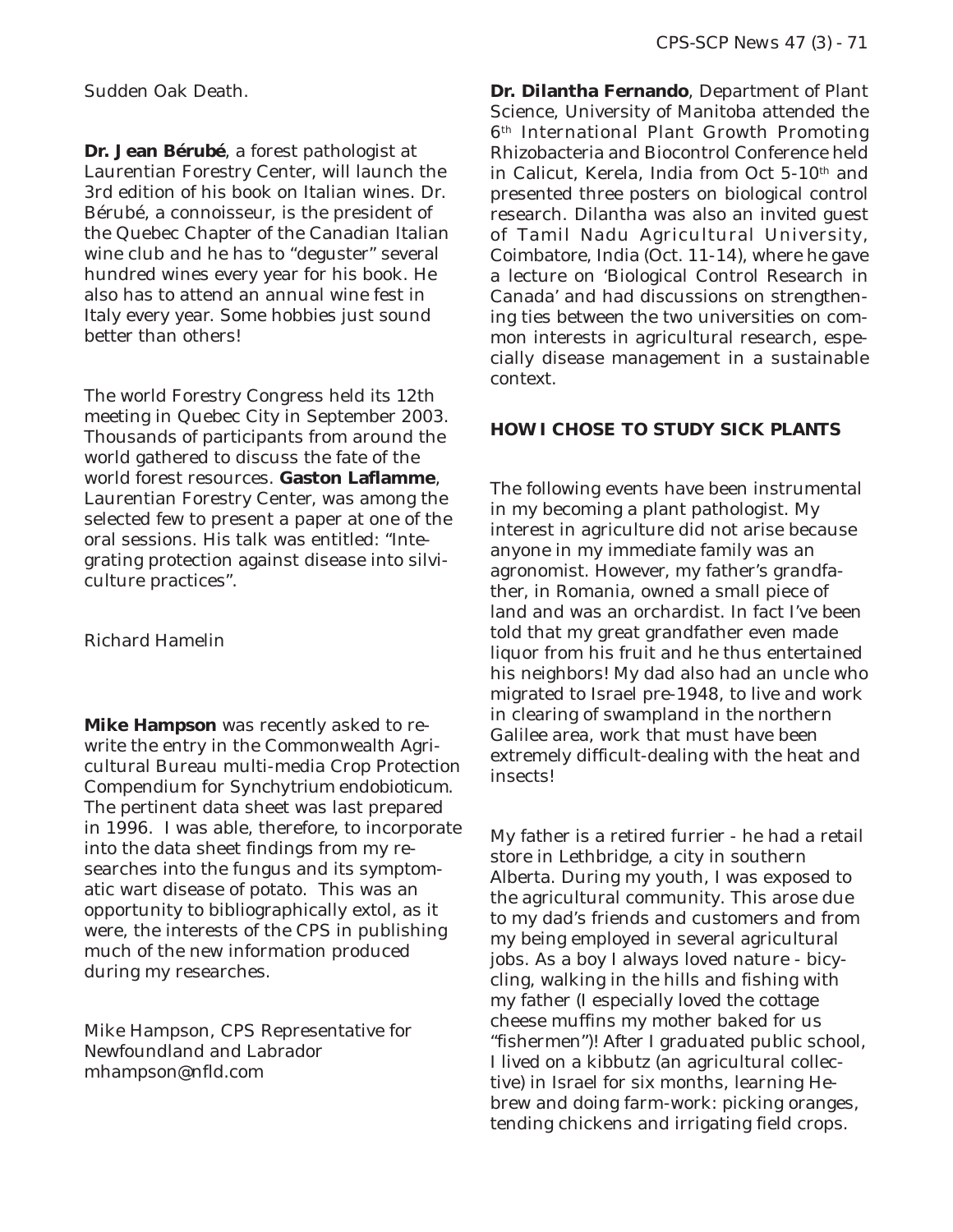This was a very wonderful, happy experience. But I had never heard of the science called plant pathology!

I began my university career undecided on my final goal. While enrolled in a B.Sc. specialization program in botany at the University of Alberta in Edmonton, I completed an introductory course in mycology. The teacher, Dr. Lorene Kennedy and the course content made so much sense to me - it was as if I was on the "same wavelength" as Dr. Kennedy! This was one of the first times that I really felt excited and thoroughly understood everything being taught. I completed two more courses about fungi, from Dr. Kennedy. Many mycological topics fascinated me, including cellular events occurring during hyphal tip extension, and production and release mechanisms associated with basidiomycete sporulation. These spore release mechanisms had been very fascinatingly studied by a Dr. Buller, a Canadian mycological pioneer! I was so excited by the subject that I loved looking through a microscope at various fungi - I especially loved observing slime molds and their cytoplasmic streaming! Next, I enrolled in several plant science courses, one of which was an introduction to Plant Pathology, taught by Dr. Nick Colotelo. Here again, I found subject matter that really excited me and seemed to be fairly easy to understand. I enjoyed talking to Dr. Colotelo about plant diseases. About this time, I took a thoroughly enjoyable course in soil microbiology, taught by Dr. Ted Cook. He was a very entertaining, humorous and knowledgeable teacher. A relatively simple, yet very elegant experiment undertaken by myself in this course, examined the effects of various pesticides on growth of soil bacteria. All these teachers had great impacts on my future education and direction!

About this time I decided to pursue a graduate degree in Plant Pathology. I wanted to specialize in this field. My route to Plant Pathology was guided by these very stimulating teachers and their courses.

And finally, I received great supervision, wisdom and had many fine talks with my M.Sc. supervisor, Dr. Jalpa Tewari at the University of Alberta.

Since completing my degree, I have worked at several different plant disease positions and gained knowledge about many different crops and plant pathogens. I have found plant pathology to be a very challenging and varied field; and would highly recommend this subject to anyone with an interest in agriculture and/or plants.

Albert Calman Winnipeg, Manitoba, Canada.

### **Employment**

#### **SEEKING EMPLOYMENT**

I am seeking employment in Plant Pathology and/or Agriculture; as a Biologist, extension person, laboratory technician/researcher or any other position.

I have a M.Sc. in Plant Pathology, under the excellent supervision of Dr. J.P. Tewari, University of Alberta, Edmonton, Canada.

My experiences with plant diseases includes: 1) bacteria, fungi and viruses on potatoes, as a Biologist in a seed potato lab for Agriculture Canada, Winnipeg, MB and as a lab technician at Alberta Agriculture, Edmonton, AB; 2) bacteria, fungi and viruses on tree fruits, horticulture crops, grapes and forages, as an extension Plant Pathologist with the British Columbia Ministry of Agriculture, Fish and Food, Kelowna, BC; 3) fungi on canola, as a graduate student at the Plant Science Dept. in University of Alberta, Edmonton, AB; and 4) viruses and fungi on legumes and cereals, as a lab technician/ researcher at the University of Alberta and at